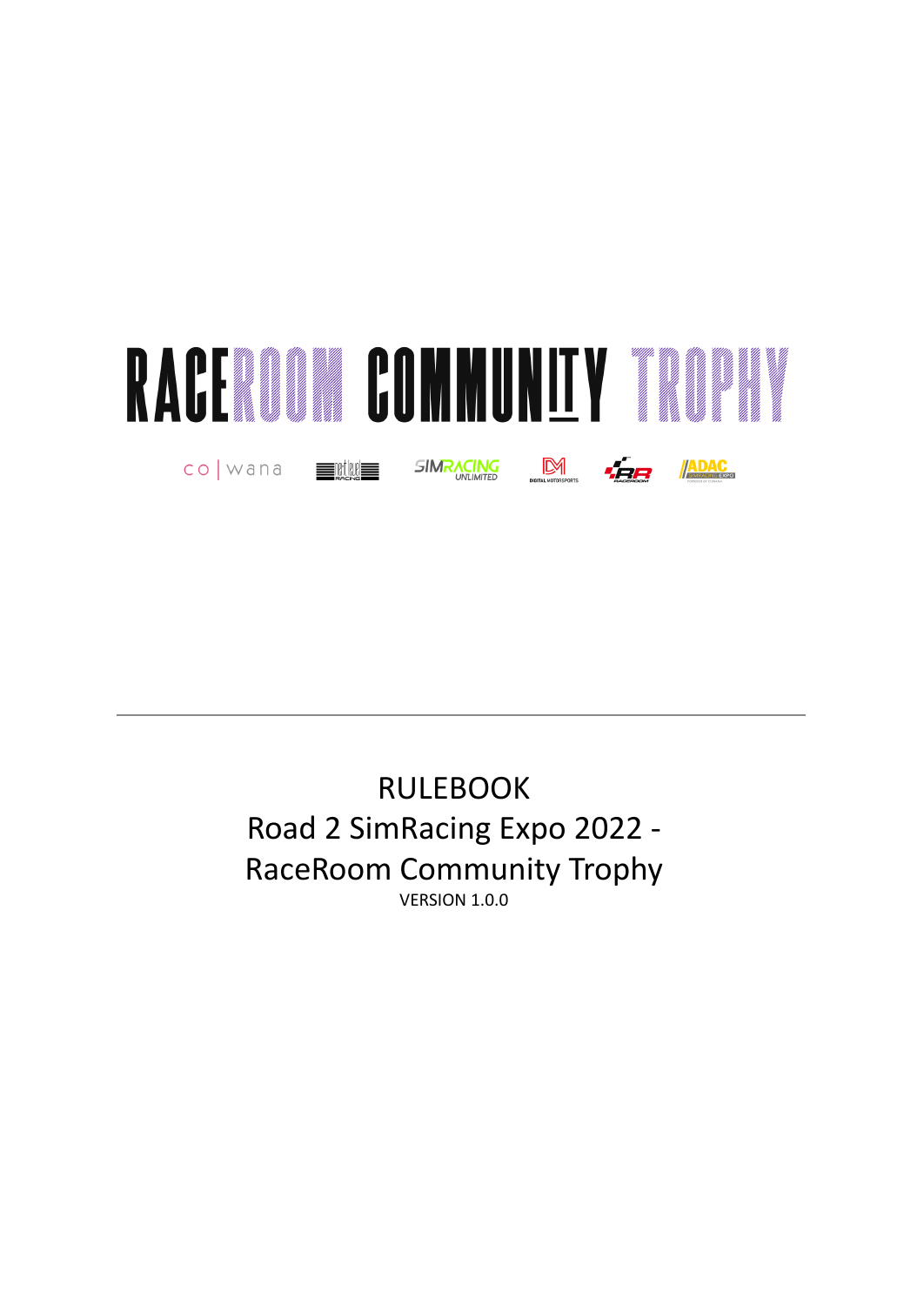



| A. GENERAL INFORMATION                            | 3  |
|---------------------------------------------------|----|
| 1.0 Introduction                                  | 3  |
| 2.0 Glossary                                      | 3  |
| 3.0 Staff List                                    | 4  |
| 3.1 Staff                                         | 4  |
| 3.2 Other Staff                                   | 4  |
| 4.0 General rules                                 | 4  |
| 4.1 Reading and understanding the rules           | 4  |
| 4.2 General Behaviour                             | 4  |
| 4.3 Cheating and usage of external software       | 4  |
| 4.4 Accounts                                      | 5  |
| 4.5 Staff Decisions                               | 5  |
| 4.6 General Competition Rules                     | 5  |
| 5.0 Organisation                                  | 5  |
| 6.0 Declaration of Consent                        | 6  |
| 7.0 Data Privacy                                  | 6  |
| 8.0 Premature Termination of the Competition      | 6  |
| 9.0 Changes                                       | 6  |
| 10.0 Legal disclaimer                             | 6  |
|                                                   |    |
| <b>B. PARTICIPATION &amp; REGULATIONS</b>         | 6  |
| 11.0 Entry criteria                               | 7  |
| 11.1 Entry fees                                   | 7  |
| 11.2 Entry process                                | 7  |
| 12.0 Cars and liveries                            | 7  |
| 12.1 BoP                                          | 8  |
| 13.0 Qualifying/Registration                      | 8  |
| 13.1 Format                                       | 8  |
| 13.2 Registration Calendar                        | 8  |
| 13.3 Leaderboard rules                            | 8  |
| 13.4 Team and Community                           | 9  |
| 14.0 Multiplayer races                            | 9  |
| 14.1 Invitations for the multiplayer races        | 9  |
| 14.2 Calendar and timetable                       | 9  |
| 14.2.1 Race Calendar                              | 9  |
| 14.2.2 Race Day Timetable                         | 11 |
| 14.2.3 Stream Timetable                           | 11 |
| 14.3 Server settings                              | 12 |
| 14.4 Team and Community                           | 13 |
| 14.5 Point Allocation, Standings and Championship | 13 |
| 14.6 Final score ties                             | 14 |
| 14.7 Broadcasts                                   | 15 |
| 15.0 Prizes                                       | 15 |
| 16.0 Incidents and Penalties                      | 15 |
| 16.1 Etiquette                                    | 15 |
| 16.2 Flag rules                                   | 16 |
| 16.3 Reporting Incidents                          | 16 |
| 16.4 Penalties                                    | 16 |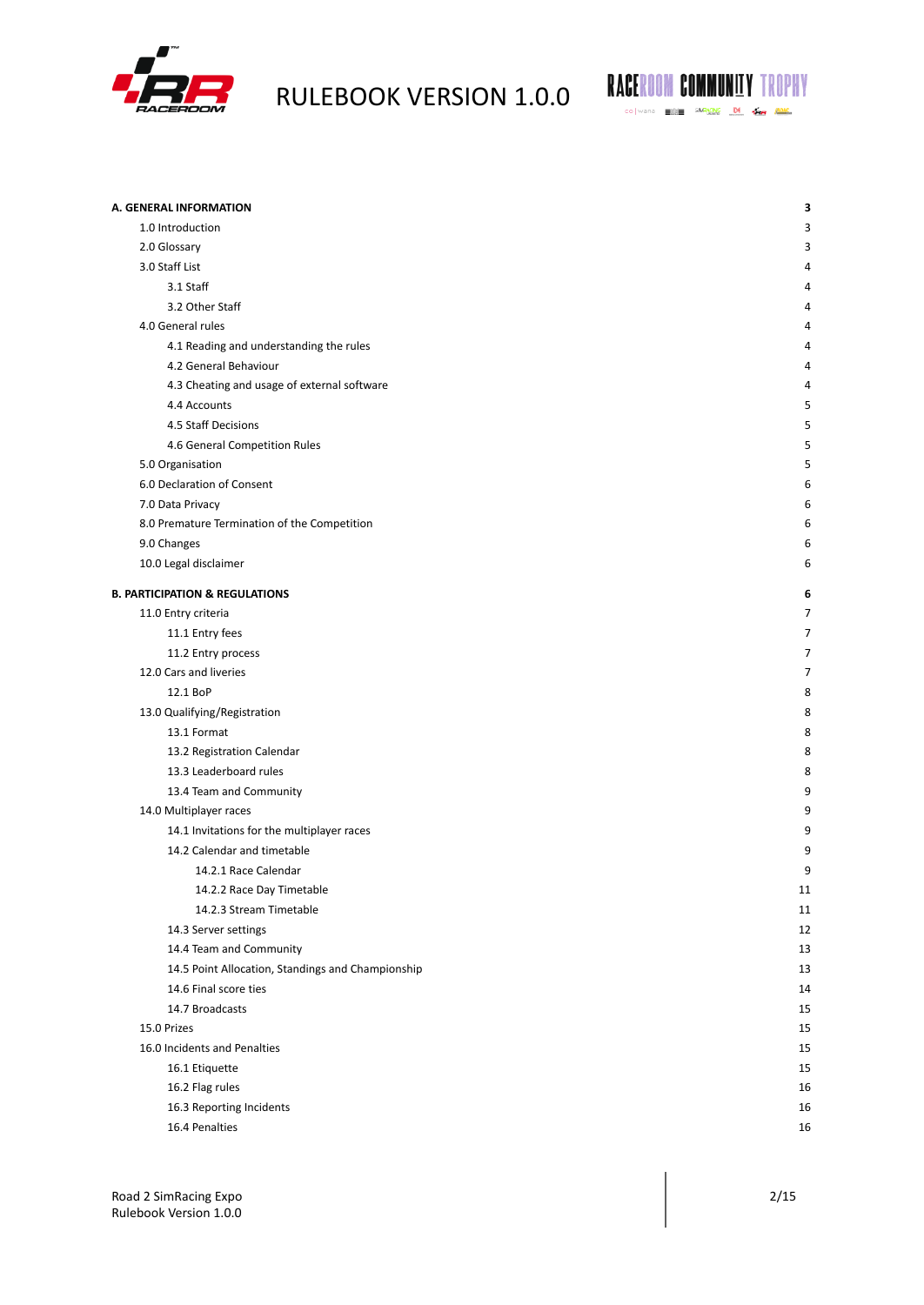



# <span id="page-2-0"></span>**A. GENERAL INFORMATION**

# <span id="page-2-1"></span>**1.0 Introduction**

## **INTRODUCTION**

The Cowana Team is hosting the ADAC Road 2 Simracing Expo 2022 Community Trophy in RaceRoom, in which SimRacers get the opportunity to qualify online for the on site semi-final at the ADAC SimRacing Expo 2022, which is going to host the grand final as well.

The Road 2 Simracing Expo 2022 Community Trophy is played in five online multiplayer Rounds. Drivers score points in each of the five Races on the Road 2 SimRacing Expo, and the best 24 drivers in the standings advance to the semifinal at the Expo on December 2nd 2022. The final will be contested by the top 12 of the semifinal on December 3rd 2022.

Before each round, the community will decide which car will be raced by polls on social media to vote for their favourite class. The semi-final will see the Porsche Carrera Cup Classic in action, and the final is going to be contested in DTM 1992 vehicles - a perfect fit for the RETRO CLASSICS Bavaria partner event which is held at the same time at Nürnberg Messe.

To participate, drivers need to join the Leaderboard for each Round. Drivers have one week to set their fastest time. The 16 fastest drivers make it to the Race. Additionally, eight more drivers will be invited to the grid - racing drivers, SimRacing influencers or other personalities of the SimRacing scene.

After each Round of multiplayer Races, the Race Results will be processed to create an overall Championship Standing to determine the Top 24 drivers who will drive at the semifinal at the ADAC SimRacing Expo in December 2022. The final will be contested by the Top 12 of the semi-final.

Prizes will be announced on Social Media in the months leading up to the ADAC SimRacing Expo in December 2022. Once announced, they will be added to the Rulebook.

# <span id="page-2-2"></span>**2.0 Glossary**

- Driver: Person that drives in the competition.
- Race Server: In-game room Drivers join to participate in an event.
- Rulebook: Document containing all information about the Competition in general and the online multiplayer part of the Competition
- Staff: Person(s) organising the leagues for RaceRoom.
- Text Chatting: Use of the in-game chat function which Drivers can use to send text messages to other competitors and/or staff.
- Voice Chatting: Speech between two or more persons, usually via Discord, but refers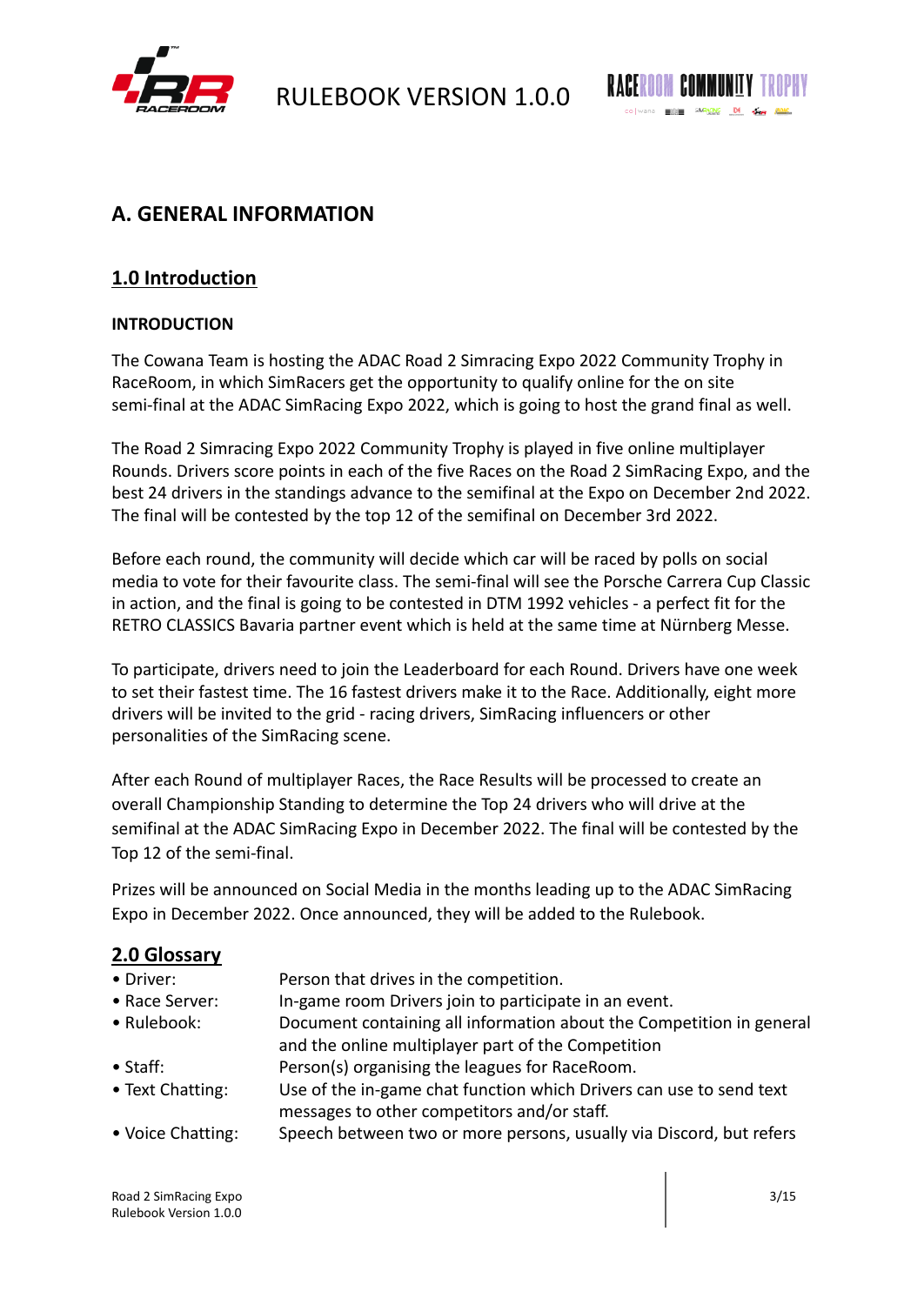



to contact through any other software.

• Official Discord: Free software that can be used to connect with communities, send text messages and call each other. The official RaceRoom Discord server is used for Driver briefings, important notifications and as a general place where all participants can communicate.

# <span id="page-3-0"></span>**3.0 Staff List**

## <span id="page-3-1"></span>**3.1 Staff**

The team behind RaceRoom is part of the Staff and can be contacted via email at [esports@raceroom.com.](mailto:esports@raceroom.com)

## <span id="page-3-2"></span>**3.2 Other Staff**

The "RaceRoom" and "Sector3" accounts on the forum [forum.sector3studios.com](https://forum.sector3studios.com) also count as Staff.

The users with the role "Staff", "Admin", "Esports Team" and "SimRacing Expo" on the Official Discord server (<https://discord.gg/RaceRoom>) also count as Staff.

The Staff can only be contacted via email at [esports@raceroom.com](mailto:esports@raceroom.com), not through the forum or the Official Discord server.

# <span id="page-3-3"></span>**4.0 General rules**

## <span id="page-3-4"></span>**4.1 Reading and understanding the rules**

Every Driver participating in any event of the ADAC Road 2 Simracing Expo 2022 Community Trophy agrees to the rules by entering the event and agrees to obey to the rules. If you have questions about certain rules, ask the Staff via email at [esports@raceroom.com.](mailto:esports@raceroom.com)

## <span id="page-3-5"></span>**4.2 General Behaviour**

Every Driver participating in any event of the ADAC Road 2 Simracing Expo 2022 Community Trophy must always show good behaviour. Any discriminatory or offending actions, words, posts or contents are forbidden and can lead to permanent exclusion from the events.

## <span id="page-3-6"></span>**4.3 Cheating and usage of external software**

It is not allowed to use external programs or data that alter the functions of the simulation to gain a competitive advantage. Drivers caught cheating in any part of the competition will be excluded from all parts of the Competition. If you are unsure about a program, you should ask the Staff before using it.

In case no usage of software can be proven directly in the files but if due to video evidence it is still obvious that the driving behaviour of the car cannot be explained with normal game functions, a ban based on video evidence is also possible.

For clarification, programs that are allowed: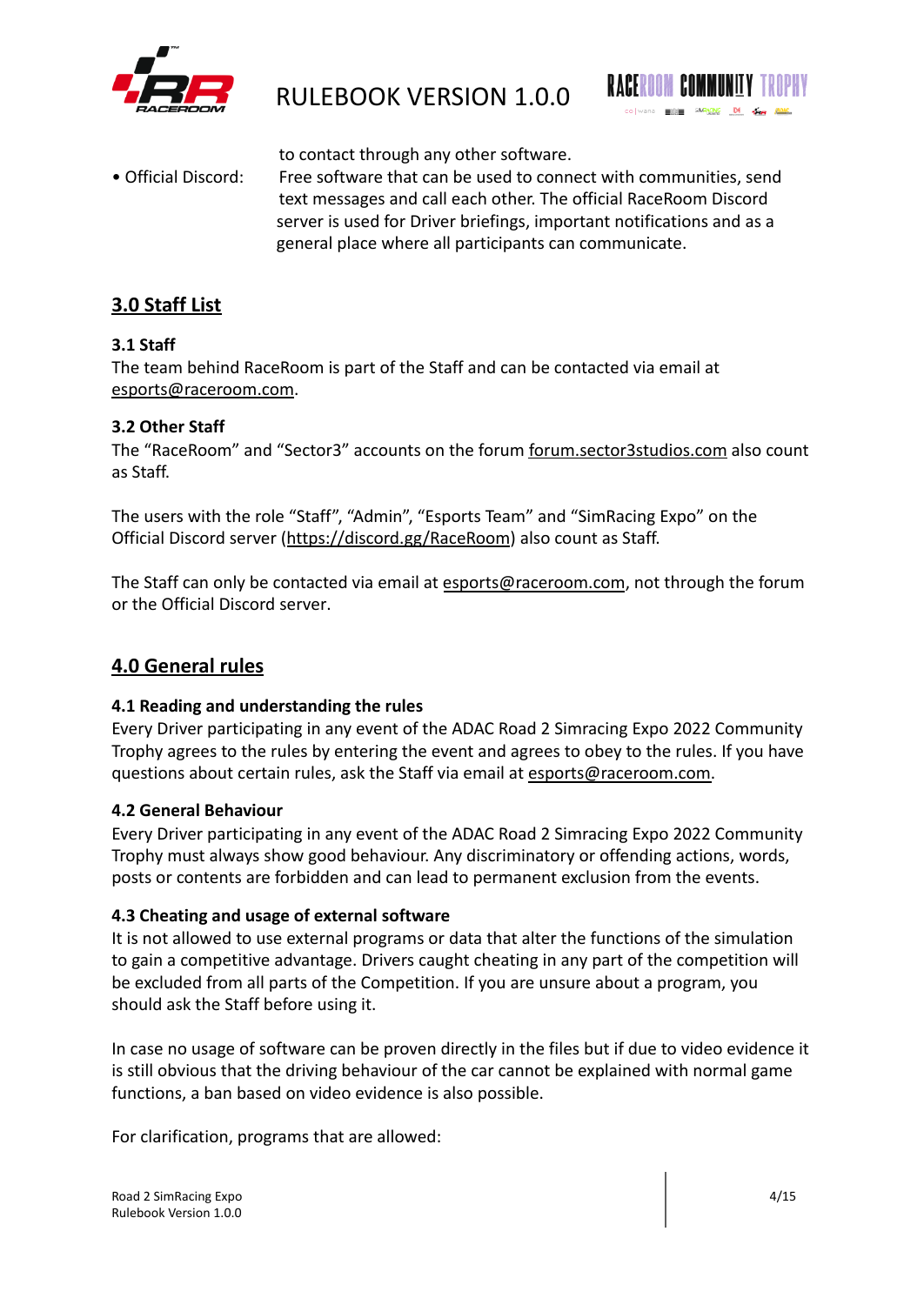



- CrewChief

- Wheel/pedal drivers/software (Logitech Profiler/LGS/Ghub, Thrustmaster Control Panel etc)

- Stream Deck, Button boxes
- Dashboard apps, both internal (web hud) and external
- Setup and telemetry tools, such as Motec or Second Monitor

## <span id="page-4-0"></span>**4.4 Accounts**

You must enter your real name in your RaceRoom in-game account in order to participate. Using fake names, aliases or names with clan tags is not allowed.

Using multiple accounts per player or address or deliberate creation of new, lower ranked accounts is not allowed and will result in a permanent exclusion from the ADAC Road 2 Simracing Expo 2022 Community Trophy, or in case of repeat offence or ban evasion, an exclusion from RaceRoom in general.

Drivers are not allowed to share an IP address. If you live in the same household, practice in an Esports training centre or have another valid reason that leads to multiple accounts using the same IP, you have to inform us **in advance** via mail to [esports@raceroom.com](mailto:esports@raceroom.com) with the location, IP address and usernames of the Drivers.

Scenarios that raise questions can lead to more serious fact-checking.

Registration is randomly checked for duplicate IPs. All cases not registered in advance will be considered as attempted fraud.

## <span id="page-4-1"></span>**4.5 Staff Decisions**

The decisions made by the RaceRoom Staff are binding. If a situation is not covered by the rules, the RaceRoom Staff will have the final decision on it. Any statements made by the RaceRoom Staff on the Forums, at Events, in Text Chatting or in Voice Chatting, that are specified as rules, also count as rules and are considered to be accepted by all Drivers.

## <span id="page-4-2"></span>**4.6 General Competition Rules**

Every Driver participating in the Championship agrees to the rules and agrees to obey to the rules as written in the General Competition Rules:

[https://www.raceroom.com/wp-content/uploads/2022/05/RaceRoom-General-Competition](https://www.raceroom.com/wp-content/uploads/2022/05/RaceRoom-General-Competition-Rules-v1.02.pdf) [-Rules-v1.02.pdf](https://www.raceroom.com/wp-content/uploads/2022/05/RaceRoom-General-Competition-Rules-v1.02.pdf)

# <span id="page-4-3"></span>**5.0 Organisation**

The competition is organised by:

RaceRoom Entertainment GmbH Aspachweg 14 74427 Fichtenberg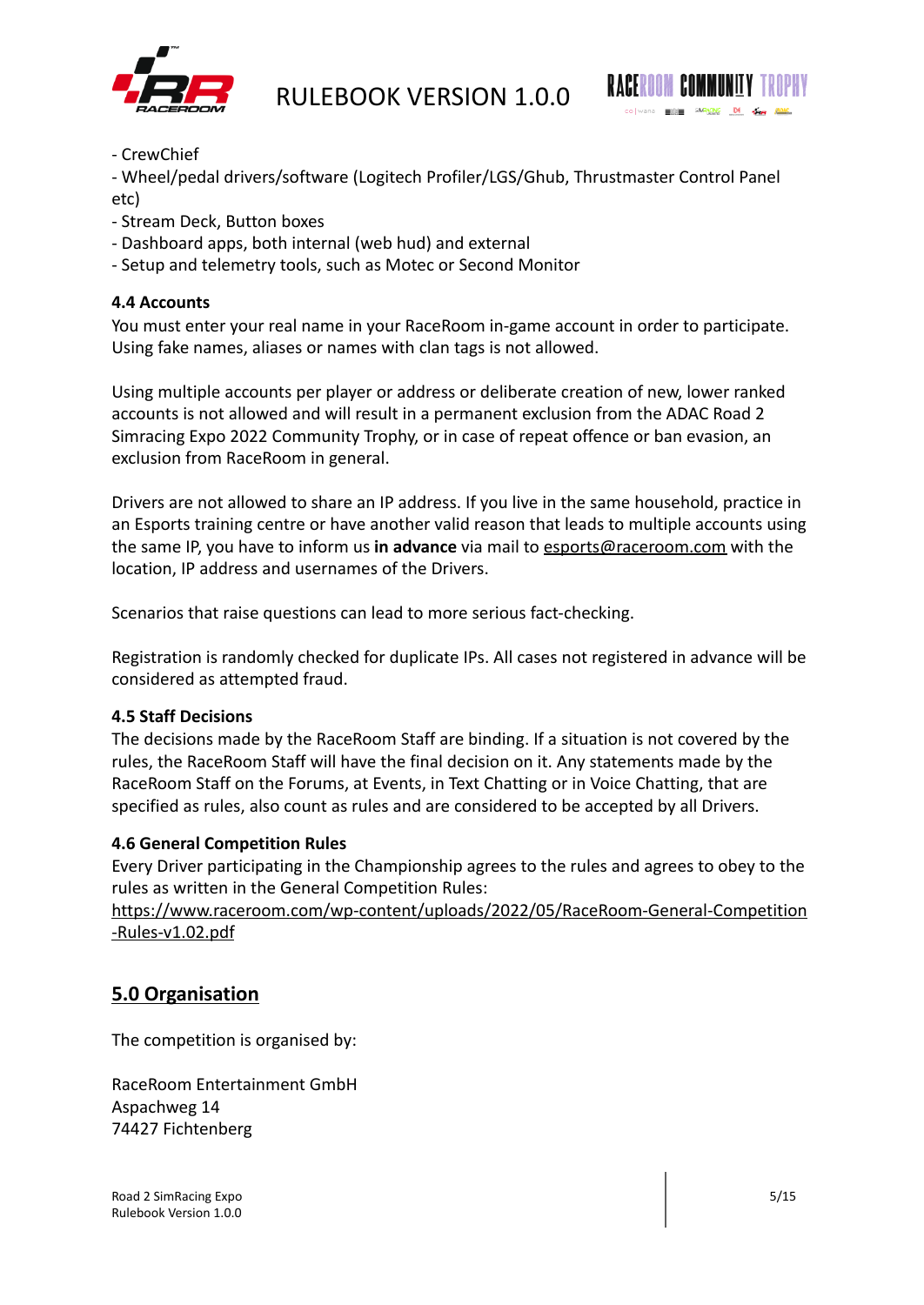



Germany

<span id="page-5-0"></span>For questions regarding the sporting regulations: [esports@raceroom.com](mailto:esports@raceroom.com)

## **6.0 Declaration of Consent**

The Drivers agree that their names will appear in live streams and press releases handled by all partners of the ADAC Road 2 Simracing Expo 2022 Community Trophy.

The Drivers agree that RaceRoom can make and broadcast photographs and video recordings (e.g. internet stream), on which Drivers are identifiable as well as statements, interviews and similar, captured on audio and video. RaceRoom is entitled to use these recordings.

# <span id="page-5-1"></span>**7.0 Data Privacy**

All personal data is collected and processed in accordance with the statutory provisions governing data protection in Germany. Only the personal data that is required to handle the competition, communication and prizes is collected and forwarded onto partners of RaceRoom. All employees and partners of RaceRoom are obliged by RaceRoom to maintain data secrecy. Data is only transferred to state agencies or authorities within the framework of legal regulations. The Drivers agree to this. The data is deleted after the Championship has ended.

## <span id="page-5-2"></span>**8.0 Premature Termination of the Competition**

RaceRoom has the right to terminate or cancel the online qualifier at its discretion at any time. No claims can be derived from any premature termination.

RaceRoom has the right to exclude one or more participants from taking part in the competition in the event of manipulation or attempted or suspected manipulation.

## <span id="page-5-3"></span>**9.0 Changes**

RaceRoom explicitly reserves the right to amend or modify the Rulebook and conditions at any time, with effect for the future. The version number of the Rulebook is specified in the header.

The latest version of the Rulebook can always be found on the competition page ([http://game.raceroom.com/championships/87](https://game.raceroom.com/championships/87)).

## <span id="page-5-4"></span>**10.0 Legal disclaimer**

There is no legal recourse. The law of the Federal Republic of Germany applies exclusively and the jurisdiction of RaceRoom applies in the event of a dispute. If any of the above mentioned provisions in these conditions of entry should be ineffective or contain a loophole, the other provisions shall remain unaffected by this. Ineffective or incomplete provisions shall be maintained with effective content which comes as close as possible to reflecting the sense of the ineffective content.

By participating, the Driver automatically accepts the conditions of entry.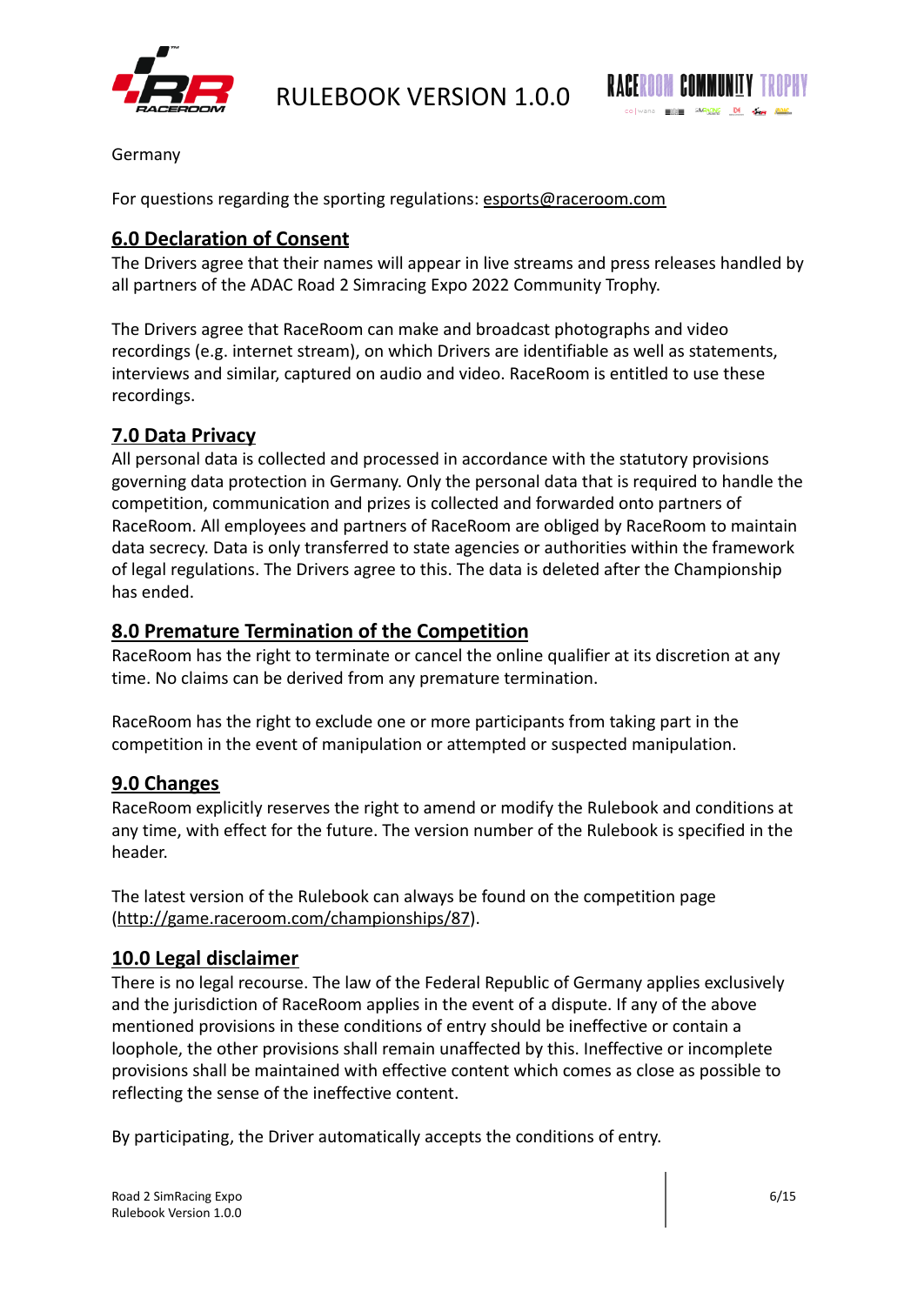



# <span id="page-6-0"></span>**B. PARTICIPATION & REGULATIONS**

# <span id="page-6-1"></span>**11.0 Entry criteria**

The Staff have the right to deny any entries without giving reasons.

The Staff also has the right to invite additional Drivers to enter the race.

You must use the email address with which you registered on RaceRoom for official email correspondence.

## <span id="page-6-2"></span>**11.1 Entry fees**

Participation in the Road 2 SimRacing Expo 2022 Community Trophy is free. There is no entry fee.

## <span id="page-6-3"></span>**11.2 Entry process**

To participate in the Road 2 SimRacing Expo 2022 Community Trophy, you have to set a time on the Leaderboard. For each Round, a Leaderboard will be made available to join.

The deadlines for entering the competition are published on the Competition page ([http://game.raceroom.com/championships/87](https://game.raceroom.com/championships/87)).

## <span id="page-6-4"></span>**12.0 Cars and liveries**

Prior to each Round, a poll with three options will go live on social media where you can vote for your favourite car class.

Drivers can pick any livery they own.

# <span id="page-6-5"></span>**13.0 Qualifying/Registration**

## <span id="page-6-6"></span>**13.1 Format**

The Road 2 SimRacing Expo 2022 Community Trophy is played in five Rounds.

To participate in the Road 2 SimRacing Expo 2022 Community Trophy, drivers need to join the Competition at RaceRoom.

For each Round, Drivers have one week to set their fastest time.

After the Leaderboard for the upcoming Round closes, the Top 16 Drivers will be invited to the Race.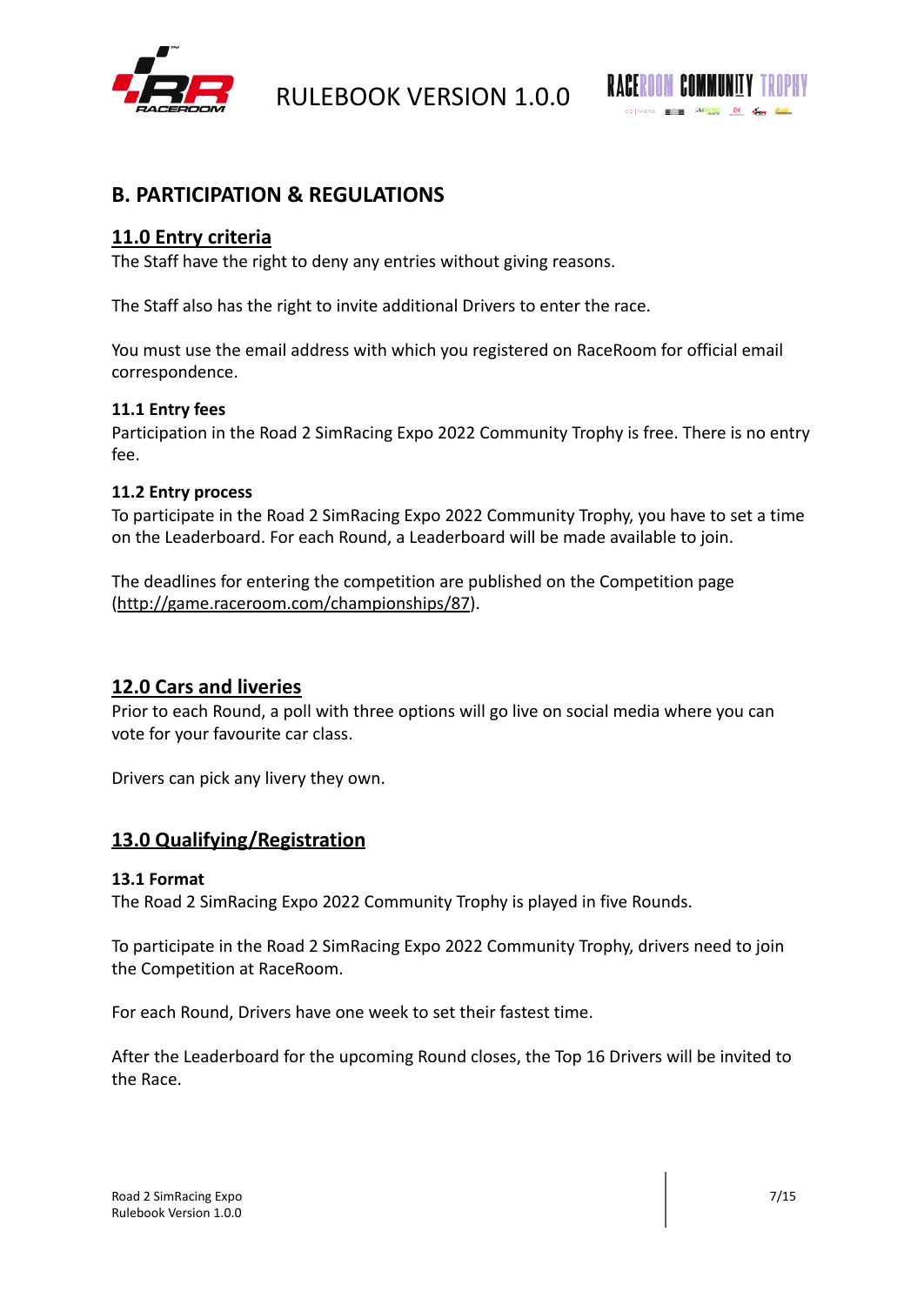



## <span id="page-7-0"></span>**13.2 Leaderboard Calendar**

*For Track Layouts, see the Race Calendar in 14.2.1*

| <b>Road 2 SimRacing Expo 2022</b> | Leaderboard  | Leaderboard   | Live Stream / Race Day    |
|-----------------------------------|--------------|---------------|---------------------------|
| <b>Community Trophy</b>           | <b>Opens</b> | <b>Closes</b> |                           |
| Round 1: Brands Hatch             | 30.05.2022   | 06.06.2022    | 09.06.2022 - 19:00 CEST   |
| Round 2: Daytona                  | 26.06.2022   | 04.07.2022    | 04.07.2022 - 19:00 CEST   |
| Round 3: Watkins Glen             | 24.07.2022   | 01.08.2022    | 04.08.2022 - 19:00 CEST   |
| Round 4: Red Bull Ring            | 21.08.2022   | 26.06.2022    | $01.09.2022 - 19:00$ CEST |
| Round 5: Nürburgring              | 25.09.2022   | 03.10.2022    | 06.10.2022 - 19:00 CEST   |

## <span id="page-7-1"></span>**13.3 Leaderboard rules**

Additionally, leaderboards will be opened to set the fastest lap time. Remember that this is not a way to qualify for the races.

| <b>Difficulty</b>       | Free choice (TC/ABS optional) |  |
|-------------------------|-------------------------------|--|
| <b>Automatic Clutch</b> | Allowed                       |  |
| <b>Automatic Gears</b>  | Allowed                       |  |
| <b>Tyre Wear</b>        | Off                           |  |
| <b>Fuel Usage</b>       | Off                           |  |
| <b>Damage</b>           | Off                           |  |
| <b>Cut Rules</b>        | Enabled, invalidates the lap  |  |
| <b>Game Time</b>        | Noon                          |  |
| <b>Fixed setup</b>      | Yes                           |  |

## <span id="page-7-2"></span>**13.4 Team and Community**

You can specify a team or a community that you will be representing during the Competition in your RaceRoom driver profile. Any offending or discriminatory names will be rejected by the Staff, even if the Drivers are in the Top 24, as specified in 14.4.

## <span id="page-7-3"></span>**14.0 Multiplayer races**

#### <span id="page-7-4"></span>**14.1 Invitations for the multiplayer races**

Each round, the top 16 Drivers will be invited to the multiplayer races on Race Days via email (check your spam box, too).

Please follow the instructions in the email carefully and confirm your attendance asap. A deadline to respond and accept or decline your spot will be sent to you by email (make sure to check your spam box).

If you miss the deadline or have declined your spot, your spot will be given to another Driver.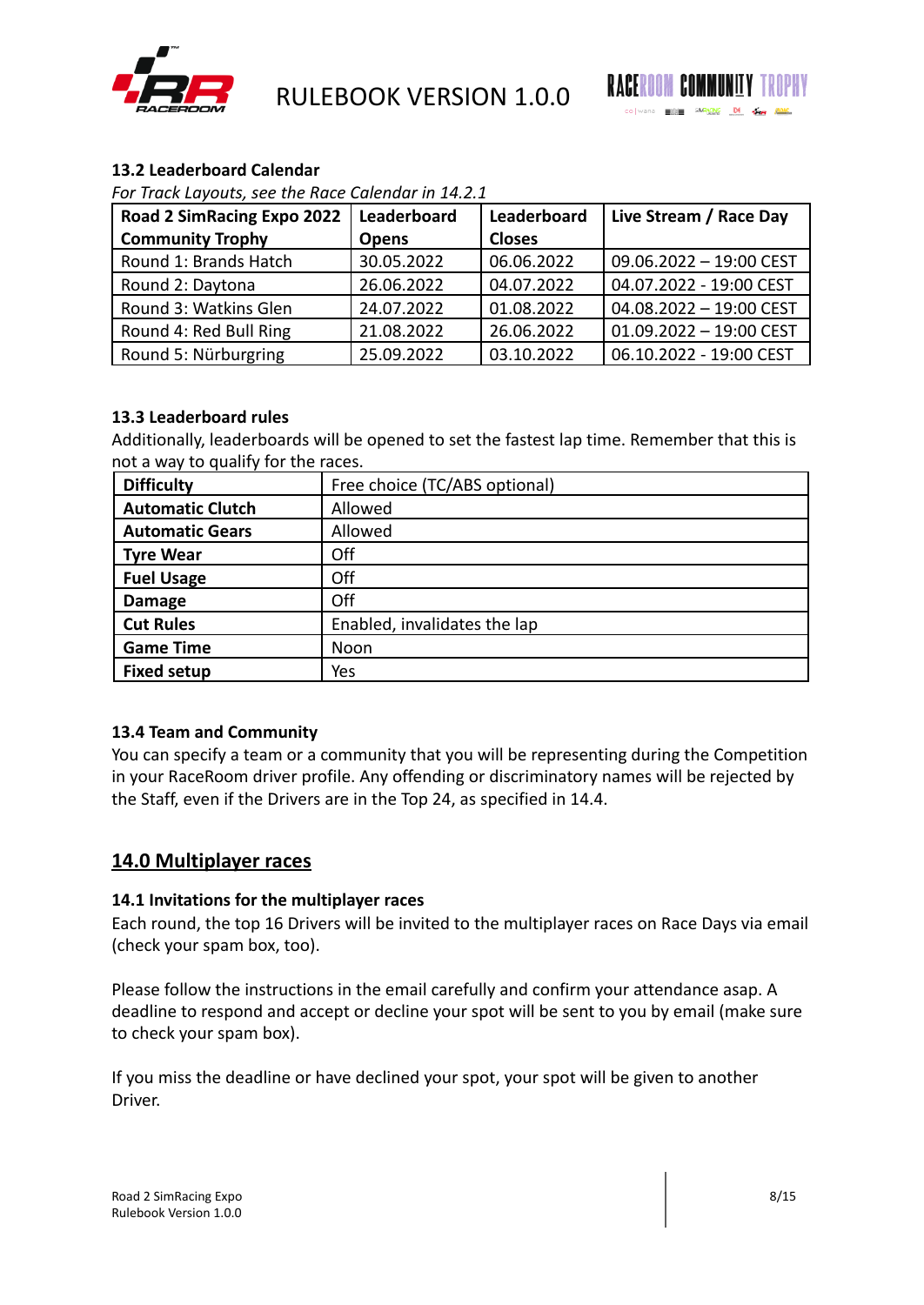



Once you have confirmed your presence, you are expected to show up for the event. If you miss an event for which you have confirmed your presence, you will receive a warning. Late absence reports are not possible and will therefore be ignored. If you miss a second event, you will receive a penalty.

## <span id="page-8-0"></span>**14.2 Calendar and timetable**

## <span id="page-8-1"></span>**14.2.1 Race Calendar**

| Road 2 SimRacing Expo 2022 Community<br><b>Trophy</b> | Layout                     | <b>Race Schedule</b> |
|-------------------------------------------------------|----------------------------|----------------------|
| Round 1: Brands Hatch                                 | <b>Grand Prix</b>          | 09.06.2022           |
| Round 2: Daytona International Speedway               | <b>Road Course</b>         | 07.07.2022           |
| Round 3: Watkins Glen International                   | Grand Prix (no Inner Loop) | 04.08.2022           |
| Round 4: Red Bull Ring                                | <b>Grand Prix</b>          | 01.09.2022           |
| Round 5: Nürburgring                                  | <b>Grand Prix</b>          | 06.10.2022           |
| Semifinal: Norisring                                  |                            | 02.12.2022           |
| Final: Norisring                                      |                            | 03.12.2022           |

## <span id="page-8-2"></span>**14.2.2 Race Day Timetable**

| From  |             | То    |             |                                 |
|-------|-------------|-------|-------------|---------------------------------|
| 19:30 | <b>CEST</b> | 20:00 | <b>CEST</b> | <b>Free Practice</b>            |
| 20:01 | <b>CEST</b> | 20:11 | <b>CEST</b> | Qualification (10 mins)         |
| 20:12 | <b>CEST</b> | 20:32 | <b>CEST</b> | Race 1 (20 mins)                |
| 20:34 | <b>CEST</b> | 20:54 | <b>CEST</b> | Race 2 (20 mins) (reverse grid) |

## <span id="page-8-3"></span>**14.2.3 Stream Timetable**

The Races on Race Days will be broadcasted live on YouTube and Twitch, details in 14.7.

| From  |             | To    |             |                              |
|-------|-------------|-------|-------------|------------------------------|
| 19:45 | <b>CEST</b> | 19:55 | <b>CEST</b> | Stream starts with countdown |
| 19:55 | <b>CEST</b> | 20:00 | <b>CEST</b> | Welcome and Introduction     |
| 20:01 | <b>CEST</b> | 20:11 | <b>CEST</b> | Qualification                |
| 20:12 | <b>CEST</b> | 20:32 | <b>CEST</b> | Race 1                       |
| 20:34 | <b>CEST</b> | 20:54 | <b>CEST</b> | Race 2                       |
| 20:55 | CEST        | 21:00 | <b>CEST</b> | Stream ends                  |

*Note: these are rough estimates and subject to change.*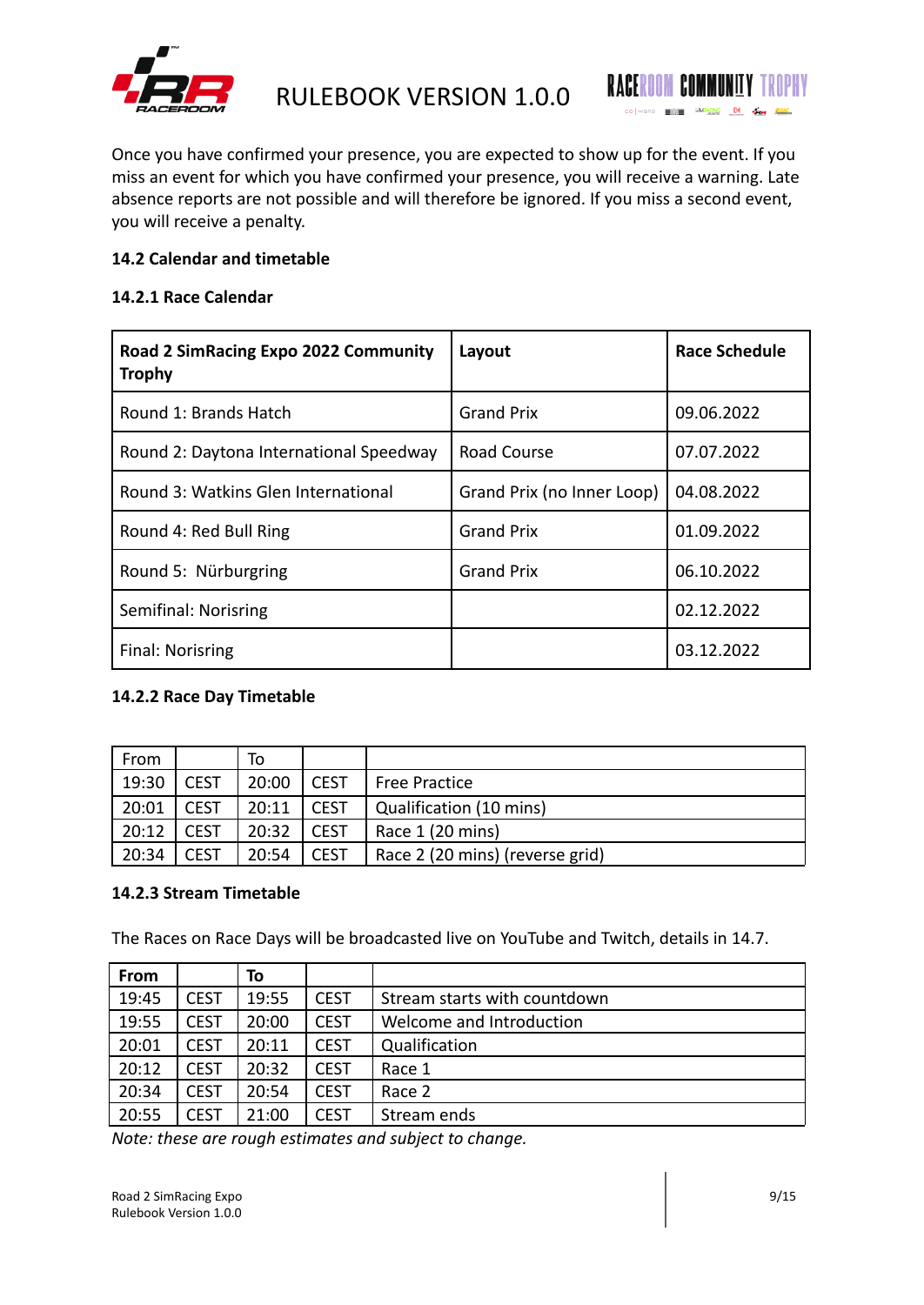



## <span id="page-9-0"></span>**14.3 Server settings**

|                               | <b>ALL SERVERS</b>               |
|-------------------------------|----------------------------------|
| <b>Difficulty</b>             | Free choice (TC/ABS optional)    |
| <b>Automatic Clutch</b>       | Allowed                          |
| <b>Automatic Gears</b>        | Allowed                          |
| <b>Tyre Wear</b>              | Normal                           |
| <b>Fuel Usage</b>             | Normal                           |
| <b>Damage</b>                 | On                               |
| <b>Flag Rules</b>             | Visual Only                      |
| <b>Cut Rules</b>              | In-Game Cut Detection (slowdown) |
| <b>Mandatory Pits</b>         | No                               |
| Max ping allowed              | 350 ms                           |
| <b>Game Time</b>              | Noon                             |
| <b>Qualification Duration</b> | 10 minutes open qualification    |
| <b>Formation Lap</b>          | No                               |
| <b>Type of Start</b>          | Standing                         |
| <b>Practice Duration</b>      | 10 minutes                       |
| <b>Race Duration</b>          | 2 x 20 minutes                   |
| <b>Max Incident Points</b>    | 30                               |
| <b>Fixed Setup</b>            | Yes                              |

## **14.3.1 Important information**

#### *14.3.1.1 Internet connection*

It is your responsibility to make sure that you have a stable internet connection. If you lose connection to the server, you can not rejoin the Race.

## *14.3.1.2 Server crashes and restarts*

Once a Race is started, it will not be restarted, regardless of incidents or a server crash.

If less than 50% of the original Race distance is completed when the server crash occurs, no points are being awarded.

If between 50% and 75% of the original Race distance is completed when the server crash occurs, half points are being awarded.

If more than 75% of the original Race distance is completed when the server crash occurs, full points are being awarded.

## *14.3.1.3 Joining and leaving the server*

Joining the server should ideally be done in the practice session at the beginning of the event. Leaving the server before the session swaps over is not allowed. If your name is missing from the server result file because you left the server too early, you will not score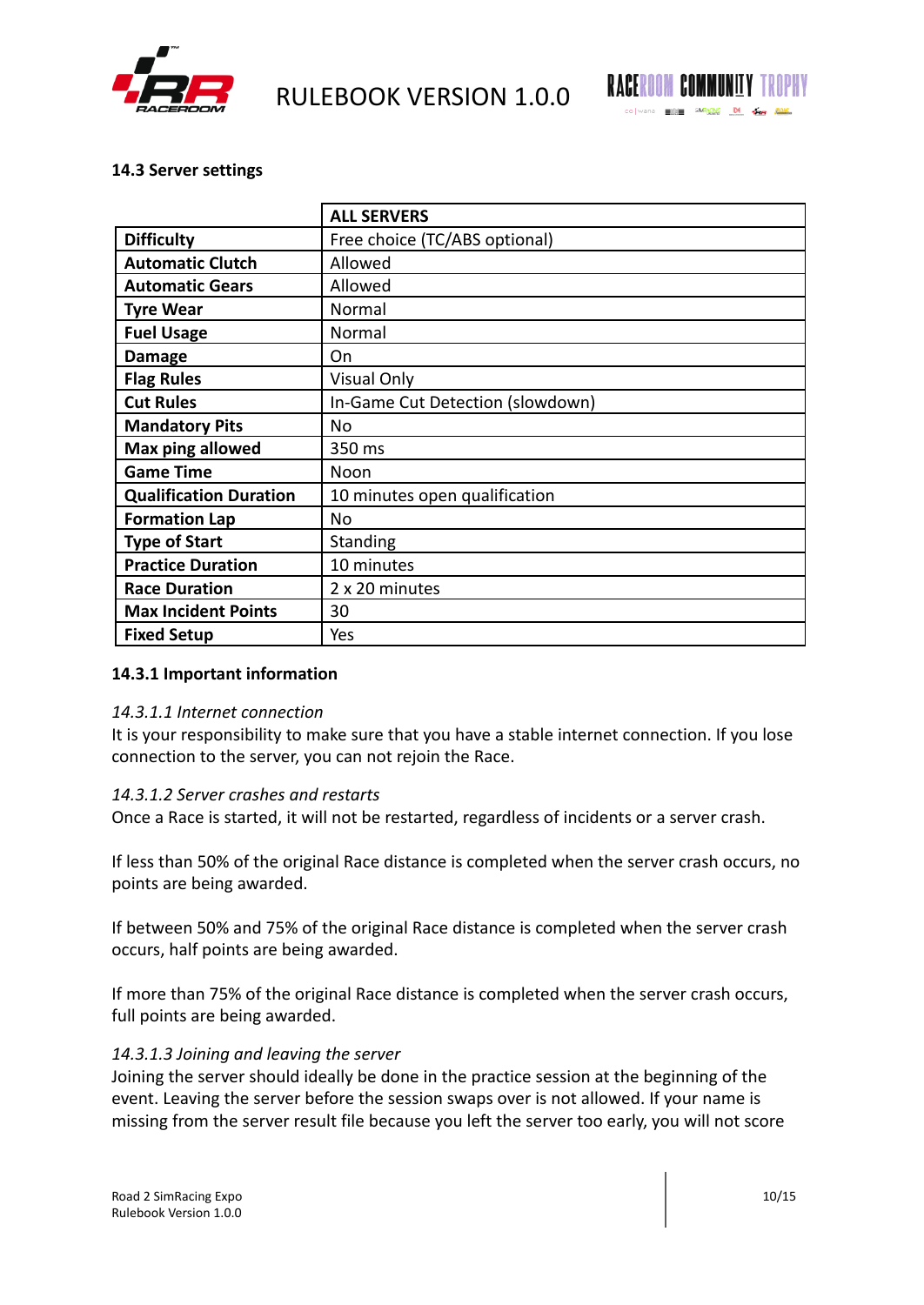



points. This is an automated process that can not be altered. It is recommended to save the results files and to take a screenshot of the race results in-game, in case complications with the results occur.

## *14.3.1.4 In game troubleshooting*

When experiencing an issue or a crash, you can always go to #help in the official RaceRoom Discord. If you want to report an issue, it helps if you provide log files and crash dump files along with your detailed report.

How to collect a game.log file?

- Open your file explorer and browse to Documents\My Games\SimBin\RaceRoom Racing Experience\UserData\Log

- You can sort this by "last modified" and find your latest game.log file that corresponds to your issue. Notice the timestamp that should help with the identification.

How to collect a crash.dmp file?

- Open your file explorer and browse to Documents\My Games\SimBin\Crash Dumps

- You can sort this by "last modified" and your latest .dmp file that corresponds to your issue. Notice the timestamp that should help with the identification.

## <span id="page-10-0"></span>**14.4 Team and Community**

You can specify a team or a community that you will be representing during the competition in your RaceRoom driver profile. The team name will be used for promotional and broadcasting purposes. It is not necessary to specify a team or a community. Any offending or discriminatory names will be rejected by the Staff, and if necessary, drivers can be disqualified and kicked from the Race.

## <span id="page-10-1"></span>**14.5 Point Allocation and Standings**

Drivers will receive points based on their finishing position in their server: the game must count a Driver as a finisher.

Racers score points in each of the five Races on the Road 2 SimRacing Expo and the best 24 Drivers in the standings advance to the semi-final at the Expo.

The championship standings can be viewed at [http://game.raceroom.com/championships/87#standings.](http://game.raceroom.com/championships/87#standings)

## <span id="page-10-2"></span>**14.6 Final score ties**

If two or more competitors have an equal number of points at the last round, the ranking will be determined following these criteria:

- A. Who had the **most fastest laps** during the season; and
- B. If still tied, the **highest rating after the last race**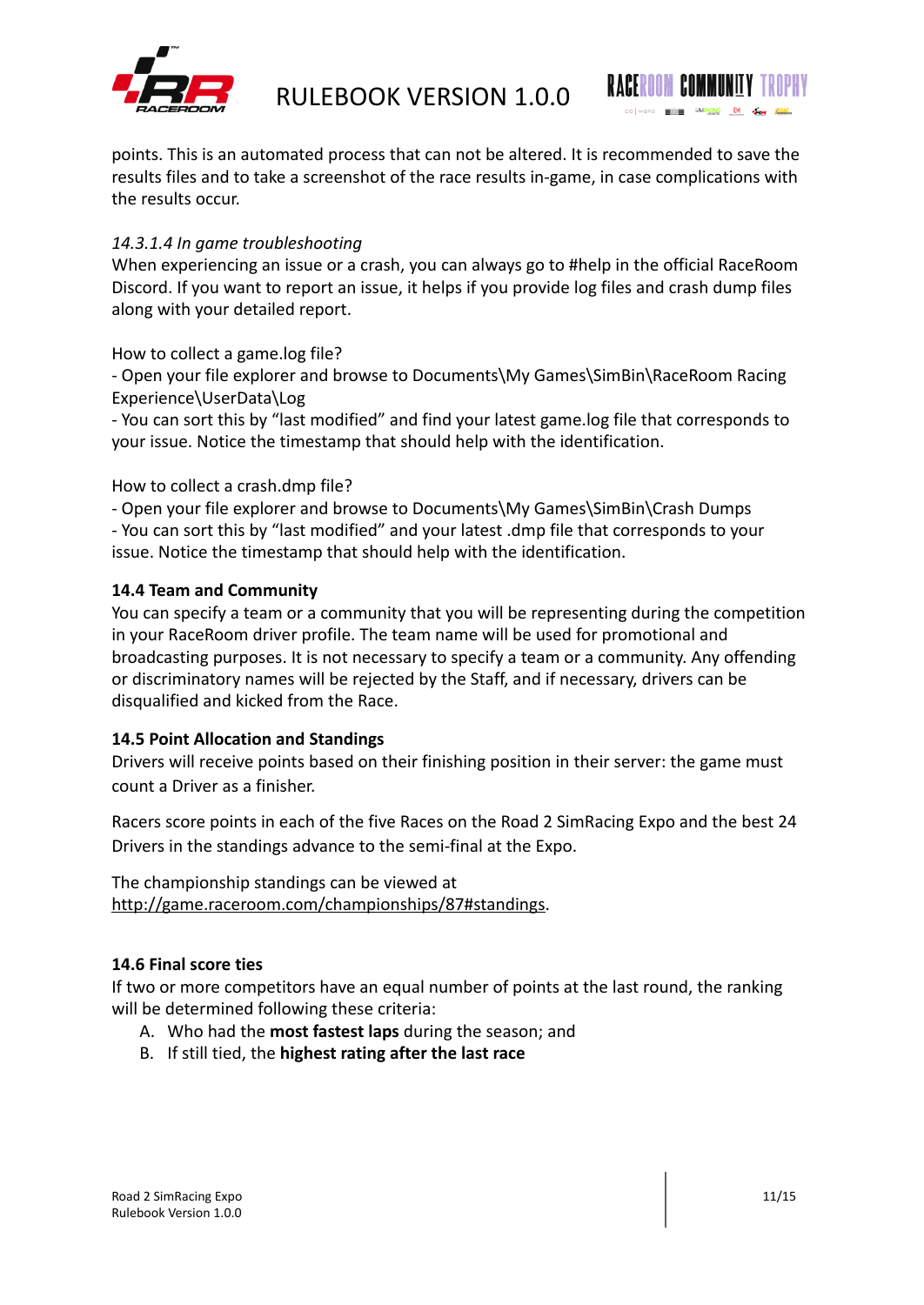



## <span id="page-11-0"></span>**14.7 Broadcasts**

The multiplayer races will be streamed live on RaceRoom's YouTube and Twitch channels, as well on ADAC SimRacing Expo's YouTube and Twitch channels, with English commentary.

- - <https://www.twitch.tv/adacsimracingexpo>
- [https://www.twitch.tv/raceroomracingexperience](https://twitch.tv/raceroomracingexperience)
- <https://www.youtube.com/c/RaceRoomRacing>
- https://www.youtube.com/c/simracingexpo

If a broadcast is not possible due to technical issues, it will not take place. You can find the stream timetable under 14.2.3.

## <span id="page-11-1"></span>**15.0 Prizes**

Prizes will be announced on Social Media in the months leading up to the ADAC SimRacing Expo in December 2022. Once announced, they will be added to the Rulebook.

## <span id="page-11-2"></span>**16.0 Incidents and Penalties**

## <span id="page-11-3"></span>**16.1 Etiquette**

The etiquette follows the rules from the RaceRoom General Competition Rules in sections 11, 12 and 13 and can be read here:

[https://www.raceroom.com/wp-content/uploads/2022/05/RaceRoom-General-Competition](https://www.raceroom.com/wp-content/uploads/2022/05/RaceRoom-General-Competition-Rules-v1.02.pdf) [-Rules-v1.02.pdf](https://www.raceroom.com/wp-content/uploads/2022/05/RaceRoom-General-Competition-Rules-v1.02.pdf)

## <span id="page-11-4"></span>**16.2 Flag rules**

<span id="page-11-5"></span>The flag rules follow the rules from the RaceRoom General Competition Rules in section 14.

## **16.3 Reporting Incidents**

Drivers can report incidents for 15 minutes after the Race has finished. A Report Form will be made available.

#### <span id="page-11-6"></span>**16.4 Penalties**

*16.4.1 Introduction to penalties and special definition* In this competition, you can receive time penalties. In addition, you can receive strikes for unfair driving.

#### *Foreword*

The following rulebook is to be enforced on steward's discretion. We know that every incident is unique and as a result cannot be necessarily categorised. The following is not a complete set of infractions and is open to being amended if the situation calls for an update. Based on our experience the past years, we will be closely looking into "Unsafe rejoins", "Moving under braking" and "Contact to pass".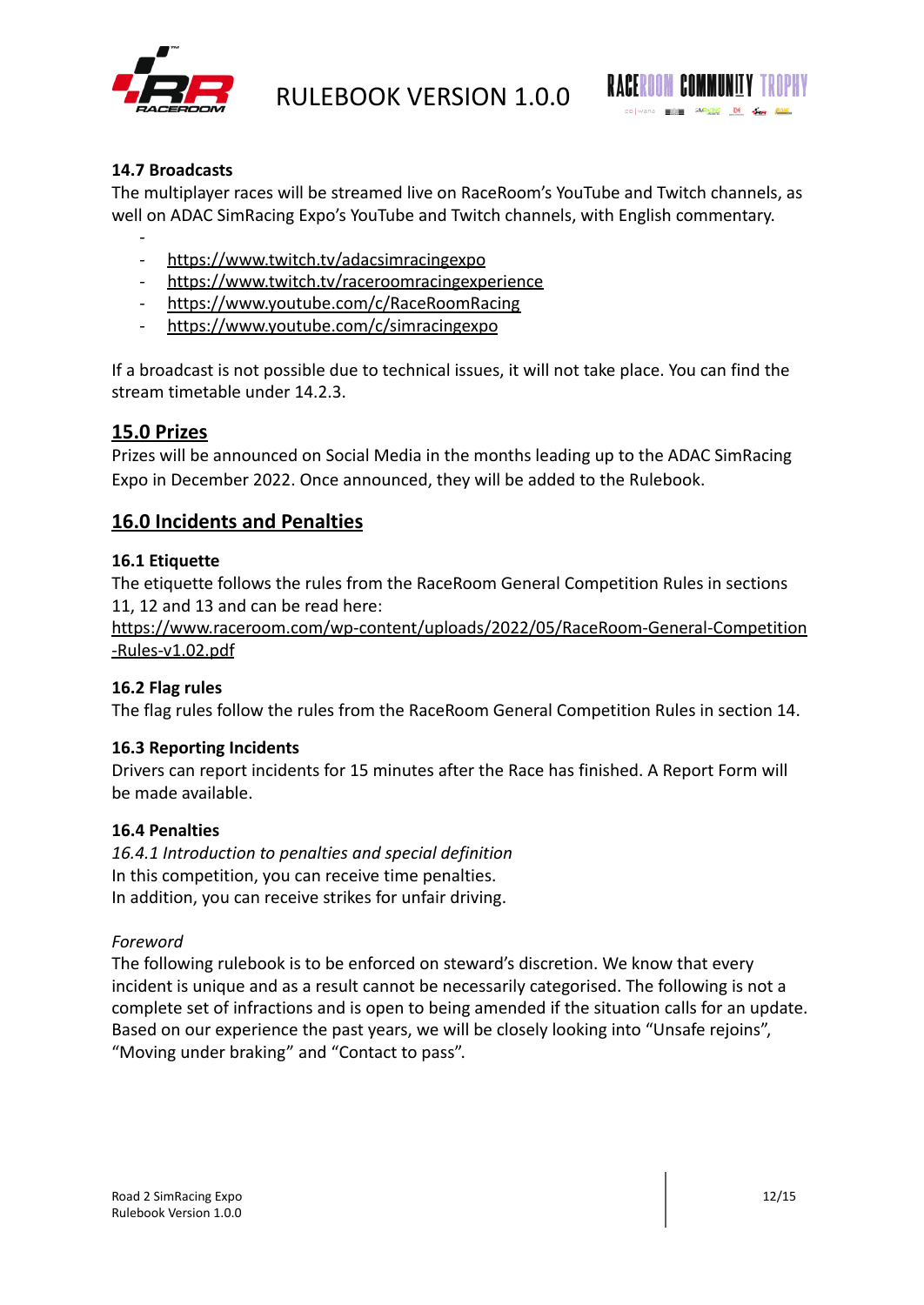



## *16.4.2 Definition of Incidents*

"Incident" means any occurrence or series of occurrences involving one or more Drivers, or any action by any Driver, which is reported to the Stewards by other Drivers which includes (but is not limited to):

- Causing a collision which disadvantages competitors.
- Forcing a Driver off the track.
- Illegitimately preventing a legitimate overtaking manoeuvre by another Driver.
- Illegitimately impeding another Driver during overtaking.
- Dangerous driving.
- Using in-game text chat during qualifying or race sessions.
- Lack of respect, foul language or bad attitude towards other Drivers, Staff, or the spectators.
- Violations of track boundaries.
- Unsafe track entry.

## *Unsafe rejoin*

An unsafe rejoin is defined as any return to the racing surface or racing line in an unsafe manner causing contact or further incidents with other Drivers.

## *Dangerous rejoins may be subject to additional strikes*

For example, but not limited to "T-boning", "side-swiping" or "blocking the racing line with no momentum". The onus is on the rejoining Driver to make a safe re-entry to the racing surface without affecting the oncoming traffic.

## *Joining or rejoining in or from pit lane exit*

The Drivers can cross the white line whilst entering the pitlanes. They must make sure that there is no contact made with other Drivers or others are affected.

When rejoining the track, they are not allowed to cross the white line. They can touch the white line with one tyre but no tyre should fully move over the line. An early Re-Entry to the racing surface will be penalised, any additional incidents caused by crossing the white line early will be considered a dangerous re-join.

## *Moving under Braking*

Moving under braking is defined as the act of changing direction in a braking zone as a reaction to another Driver pulling alongside or as an attempt to block a committed passing manoeuvre. The defending Driver has to offer racing room and not make any reactive changes of direction. However proactive moves are allowed i.e. closing the door before the attacking Driver commits to going for the gap, not after. Braking on a diagonal trajectory is acceptable if contact isn't made or if it is not a reactive move. In some cases, diagonal or curved braking zones are the racing line; these are special cases and will be looked at as such.

## *Contact boosting*

Contact boosting is the act of using collision models to affect the momentum of yourself or other Drivers. For example, leaning into another car on a straight in an attempt to either gain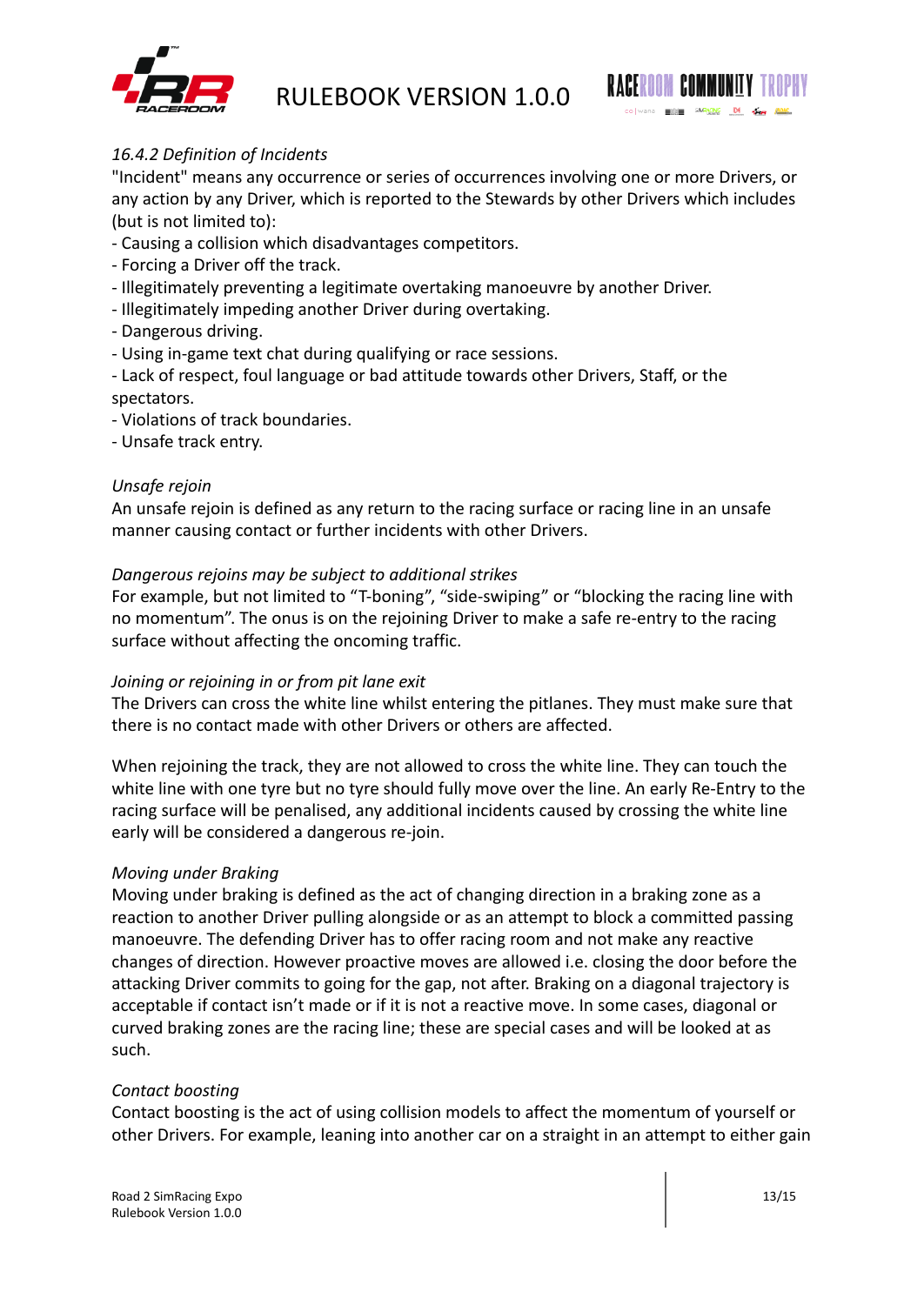



momentum or halt the momentum of another Driver in order to get a run or cancel their run out. However, these situations are not limited to straights, pushing another Driver into the braking zone to force them to overshoot the corner also may be considered as contact boosting.

## *Contact to pass*

Contact to pass is a very broad term that covers many different situations, for example where the attacking Driver hits the back/ side of another Driver, forcing them wide and resulting in a direct undefendable pass.

## *Forcing off track*

Forcing off track means to use your car to move an opponent's car outside of the circuit. This could mean on the outside (i.e. under braking or corner exit), on the inside (i.e. forcing to cut an apex and risk a slowdown), or on a straight.

## *Deliberate Destabilisation*

Deliberate Destabilisation is the act of making contact with an opponent in order to unsettle their car. This could include into a fast section of corners or into/ during a braking zone.

## *Deliberate blocking (weaving with intend to block)*

Deliberate blocking is the attempt to repeatedly block an attacking car's momentum by changing direction multiple times. The defending car is allowed one defensive direction change and may return to its ideal line if racing room is given or the attacking car has not enough momentum to draw level. However, attempting to break the slipstream is considered legal if done proactively and not as a reactive movement.

## *Track limits*

Track limits are defined as having two wheels on or within the circuit markings (usually, but not limited to, white or yellow lines) kerb/ curb count as track. This does not override the ingame automatic track limits detection system by RaceRoom.

## *Overtaking outside of tracklimits*

Overtaking outside of track limits means to gain a position whilst being outside of tracklimits.

## *Repeated Contact*

Repeated contact is defined as multiple instances of contact, without causing damage or position loss to the opponent, but causing time loss and distraction from focusing on the Race.

## *Serving of slow down penalties*

When handed a slowdown penalty by the ingame system the Driver receiving the slow down penalty should ensure that they serve the slow down in a safe manner, where other cars are unaffected.